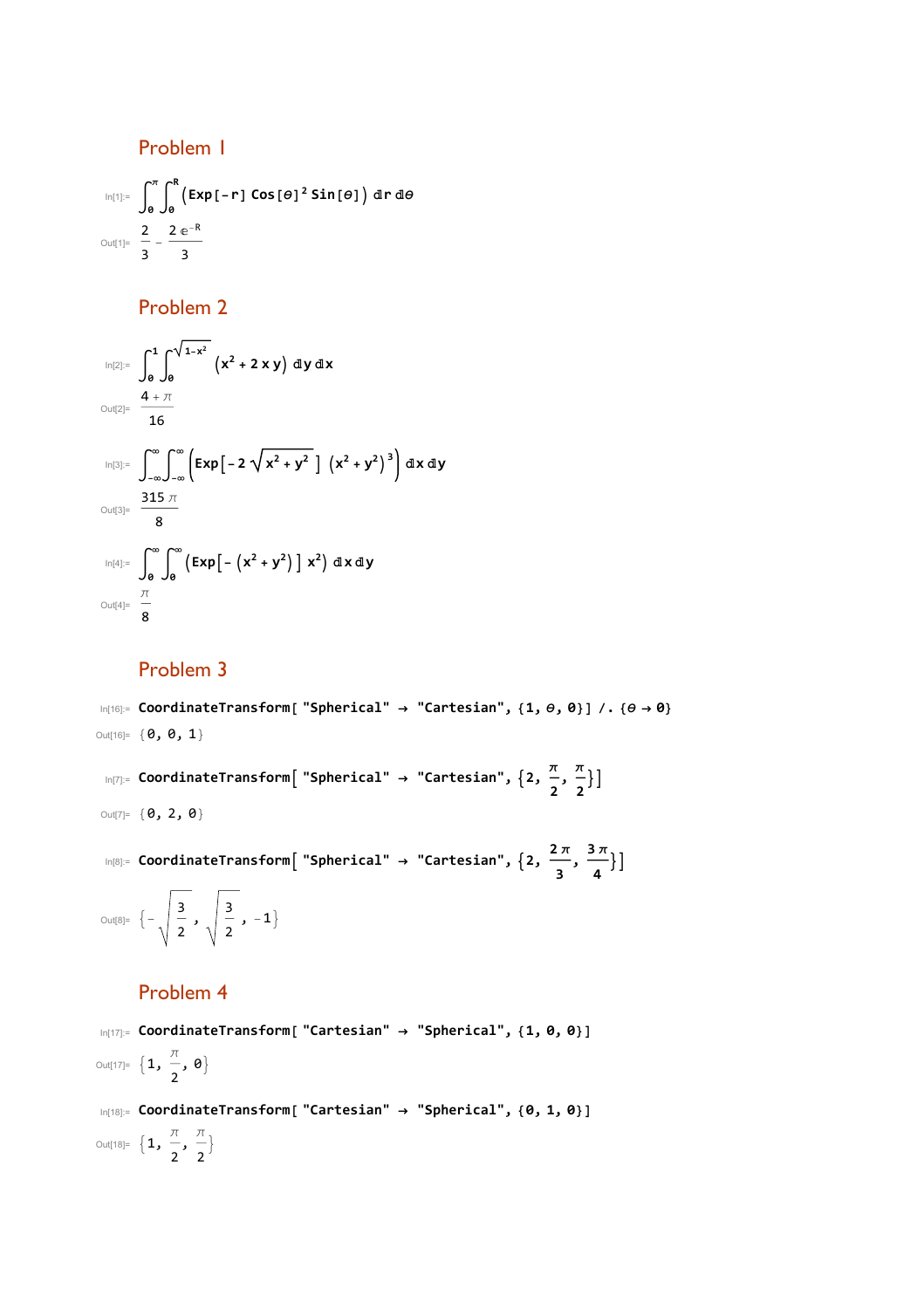```
In[23]:= CoordinateTransform[ "Cartesian" → "Spherical", {1, 1, 0}]
Out[23]= \begin{cases} \sqrt{2} \end{cases}, \frac{\pi}{4}2
                          \frac{\pi}{\sqrt{2}}4
                                 \left\{ \right.
```
#### Problem 5

 $\mathsf{Sph} = \{x \rightarrow r \mathbin{\mathsf{Sin}}[\theta] \mathbin{\mathsf{Cos}}[\phi], y \rightarrow r \mathbin{\mathsf{Sin}}[\theta] \mathbin{\mathsf{Sin}}[\phi], z \rightarrow r \mathbin{\mathsf{Cos}}[\theta] \};$ In[27]:= **x<sup>2</sup> - y<sup>2</sup> /. Sph // Simplify** Out[27]=  $r^2$  Cos  $[2 \varphi]$  Sin $[\theta]^2$  $\frac{x^2 + y^2}{z^2}$  /. Sph // Simplify Out $[28]$ = Tan $[\Theta]$ <sup>2</sup> In[30]:= **2 z<sup>2</sup> - x<sup>2</sup> - y<sup>2</sup> /. Sph // Simplify** Out[30]=  $\frac{1}{-}$ 2  $r^2$   $(1 + 3 \cos[2\theta])$  $\ln[32] :=$  **Assuming** $\left[ r > 0, \left( x^2 + y^2 + z^2 \right) \right]^{-1/2}$  /. Sph // Simplify] Out[32]=  $\frac{1}{2}$ r In[33]:= **Assumingr > 0, ∂<sup>x</sup> x<sup>2</sup> + y<sup>2</sup> + z2-1/<sup>2</sup> /. Sph // Simplify** Out[33]=  $-\frac{\cos[\varphi] \sin[\theta]}{\sin[\theta]}$  $r^2$ 

## Problem 6

$$
\begin{aligned}\n\lim_{|\Omega[35]:=}\n\int_{0}^{a} \int_{0}^{\pi} \int_{0}^{2\pi} \left( r^{2} r^{2} \sin[\theta] \right) d\varphi \, d\theta \, dr \\
\text{Out[35]}&=\n\frac{4 a^{5} \pi}{5} \\
\lim_{|\Omega[36]:=}\n\int_{0}^{a} \int_{0}^{\pi} \int_{0}^{2\pi} \left( \frac{\sin[\theta]^{2} \cos[\varphi]^{2}}{r} r^{2} \sin[\theta] \right) d\varphi \, d\theta \, dr \\
\text{Out[36]}&=\n\frac{2 a^{2} \pi}{3} \\
\lim_{|\Omega[38]:=}\n\int_{0}^{\infty} \int_{0}^{\pi} \int_{0}^{2\pi} \left( r^{3} \exp[-r] r^{2} \sin[\theta] \right) d\varphi \, d\theta \, dr \\
\text{Out[38]}&=\n480 \pi\n\end{aligned}
$$